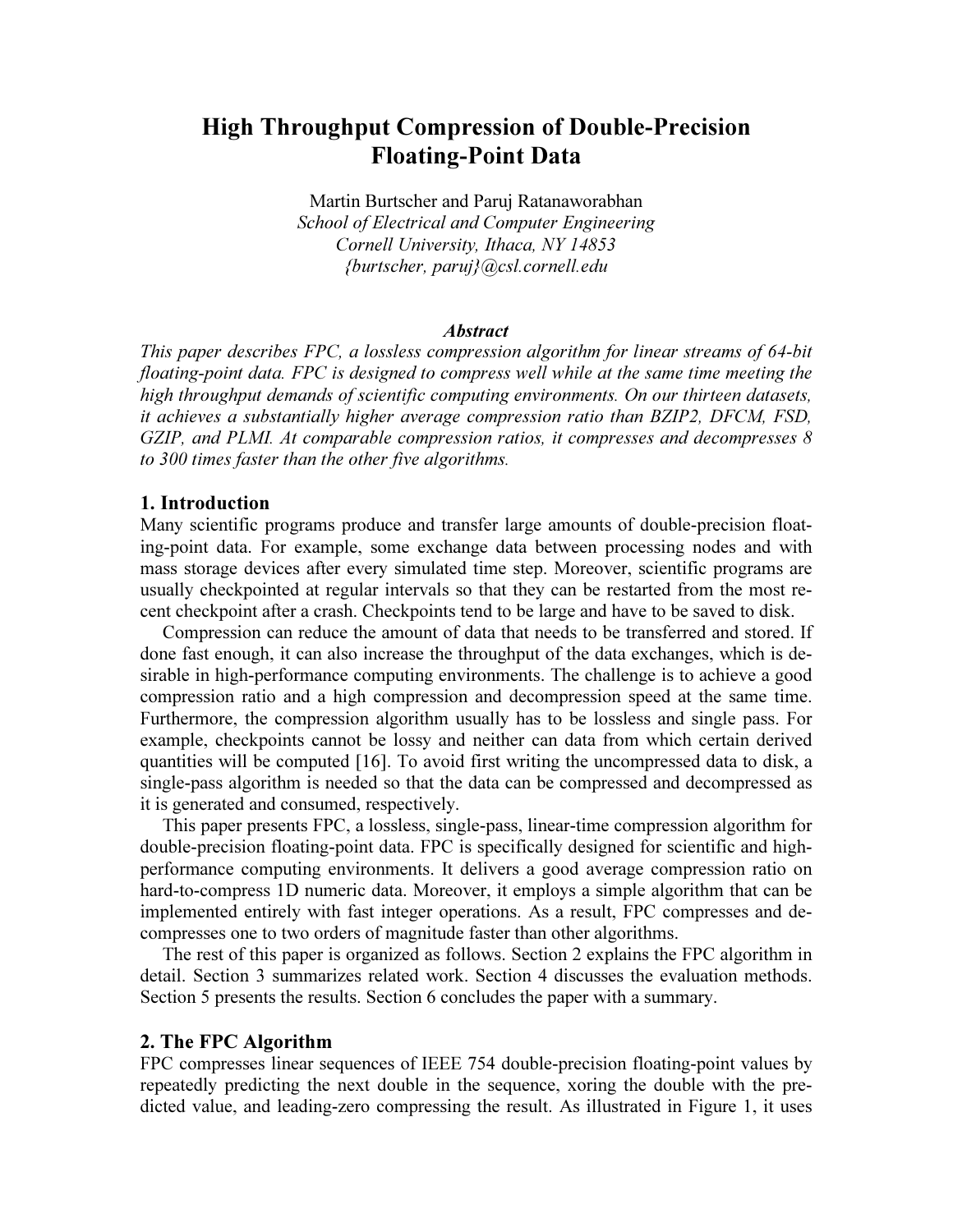an *fcm* [19] and a *dfcm* [8] value predictor to predict the doubles, both of which are essentially hash tables. The closer of the two predictions, i.e., the one that shares more common most significant bits with the true double, is chosen and xored with the double. The xor operation turns identical bits into zeros. Hence, if the prediction is accurate, the xor result has many leading zero bits. FPC then counts the number of leading zero bytes and encodes the count in a three-bit value along with a one-bit value that specifies which predictor was used. The resulting four-bit code and the nonzero remainder bytes are written to the compressed stream. The latter are emitted verbatim without any form of encoding.



Figure 1: The FPC compression algorithm

To maintain byte granularity, which is much more efficient than bit granularity, a pair of doubles is always processed together and the corresponding two four-bit codes are packed into a byte. In case an odd number of doubles needs to be compressed, a spurious double is encoded at the end. The extra value is expressed as seven leading zero bytes and the "nonzero" byte is set to zero. This encoding is never used with an actual double as it would simply be encoded as having eight leading zero bytes.

Decompression works as follows. It starts by reading the next four-bit code. Then the number of remainder bytes specified by the three-bit value are read and zero-extended to a full 64-bit number. Based on the one-bit value, this number is xored with the 64-bit fcm or *dfcm* prediction to recreate the original double. This lossless reconstruction is possible because xor is a reversible operation.

For performance reasons, FPC interprets all doubles as 64-bit integers and uses only integer arithmetic. Since there can be between zero and eight leading zero bytes, i.e., nine possibilities, not all of them can be encoded in the three-bit value. We decided not to support a leading zero count of four because it occurs only rarely. Consequently, all xor results with four leading zero bytes are expressed as having only three leading zero bytes and the fourth zero byte is emitted as part of the remainder bytes.

Before compression and decompression, both predictors are initialized with all zeros. After each prediction, they are updated with the true double value to ensure that they generate the same sequence of predictions during compression as they do during decompression. The following pseudo code demonstrates the operation of the *fcm* predictor. The table size has to be a power of two and fcm is the hash table.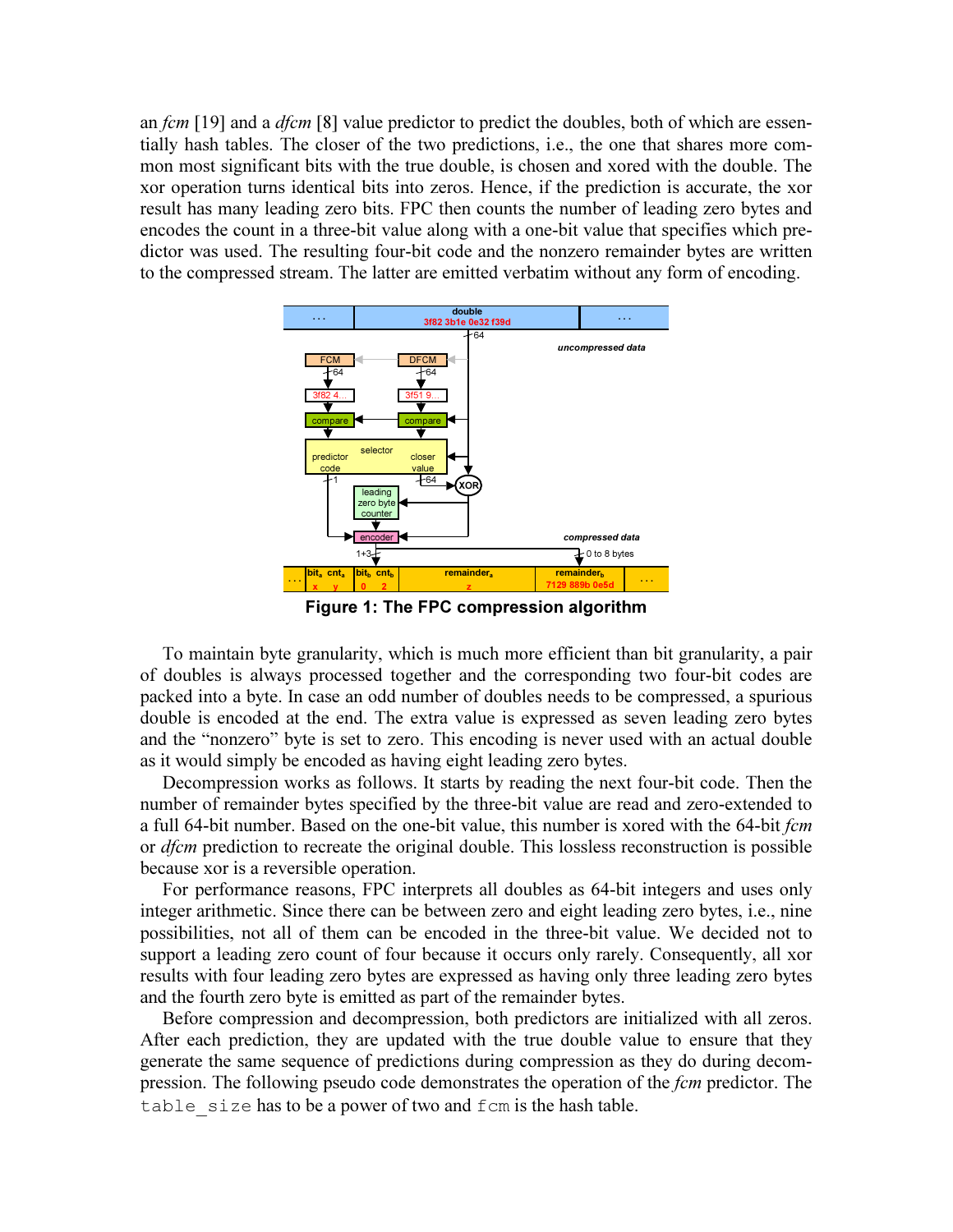```
unsigned long long true value, fcm prediction, fcm hash, fcm[table size];
... 
fcm_prediction = fcm[fcm_hash]; // prediction: read hash table entry
fcm[fcm hash] = true value; // update: write hash table entry
fcm hash = ((fcm hash << 6) ^ (true value >> 48)) & (table size - 1);
```
Right shifting the  $true$  value, i.e., the current double expressed as a 64-bit integer, by 48 bits eliminates the usually random mantissa bits. The remaining 16 bits are xored with the previous hash value to produce the new hash. However, the previous hash is first shifted by six bits to the left to gradually phase out bits from older values. The hash value can therefore be thought of as representing the most recently encountered doubles, and the hash table stores the double that follows this sequence. Hence, making an  $fcm$  prediction is tantamount to performing a table lookup to determine which value followed the last time a similar sequence of previous doubles was seen.

The *dfcm* predictor operates in much the same way. However, it predicts integer differences between consecutive values rather than absolute values, and the shift amounts in the hash function are different.

```
unsigned long long last value, dfcm prediction, dfcm hash, dfcm[table size];
... 
dfcm prediction = dfcm[dfcm hash] + last value;
dfcm[dfcm hash] = true value – last value;
dfcm hash = ((dfcm hash << 2) ^ ((true value – last_value) >> 40)) &
  (table size – 1);
last value = true value;
```
The complete C source code and a brief description of how to compile and use it are available at http://www.csl.cornell.edu/~burtscher/research/FPC/.

#### 3. Related Work

Our work concentrates on 64-bit floating-point values, such as those produced by numeric programs, which are also the target of the following algorithms from the literature.

Engelson et al. [5] propose a compression scheme for the double-precision output of a numerical solver for ordinary differential equations. The authors use integer delta and extrapolation algorithms to compress and decompress the data. Their method is particularly beneficial with gradually changing data.

Lindstrom and Isenburg [16] designed a scheme for the efficient compression of imaging data, with an emphasis on 2D and 3D data. They predict the data using the Lorenzo predictor [12] and encode the residual, i.e., the difference between the predicted and the true value, with a range coder based on Schindler's quasi-static probability model [20].

Together with Jian Ke, we have previously proposed the DFCM compressor [18], which performs data prediction, residual generation, and backend coding. The data prediction utilizes a modified *dfcm* value predictor. A four-bit leading zero suppress scheme is then employed to encode the residual, which is the xored difference between the true and the predicted value. Another paper [14] describes how we incorporated the DFCM compression algorithm into an MPI library to speed up parallel message passing programs running on a cluster of workstations.

Several papers on lossless compression of floating-point data focus on 32-bit singleprecision values, as exemplified by the following work. Klimenko et al. [15] present a method that combines differentiation and zero suppression to compress floating-point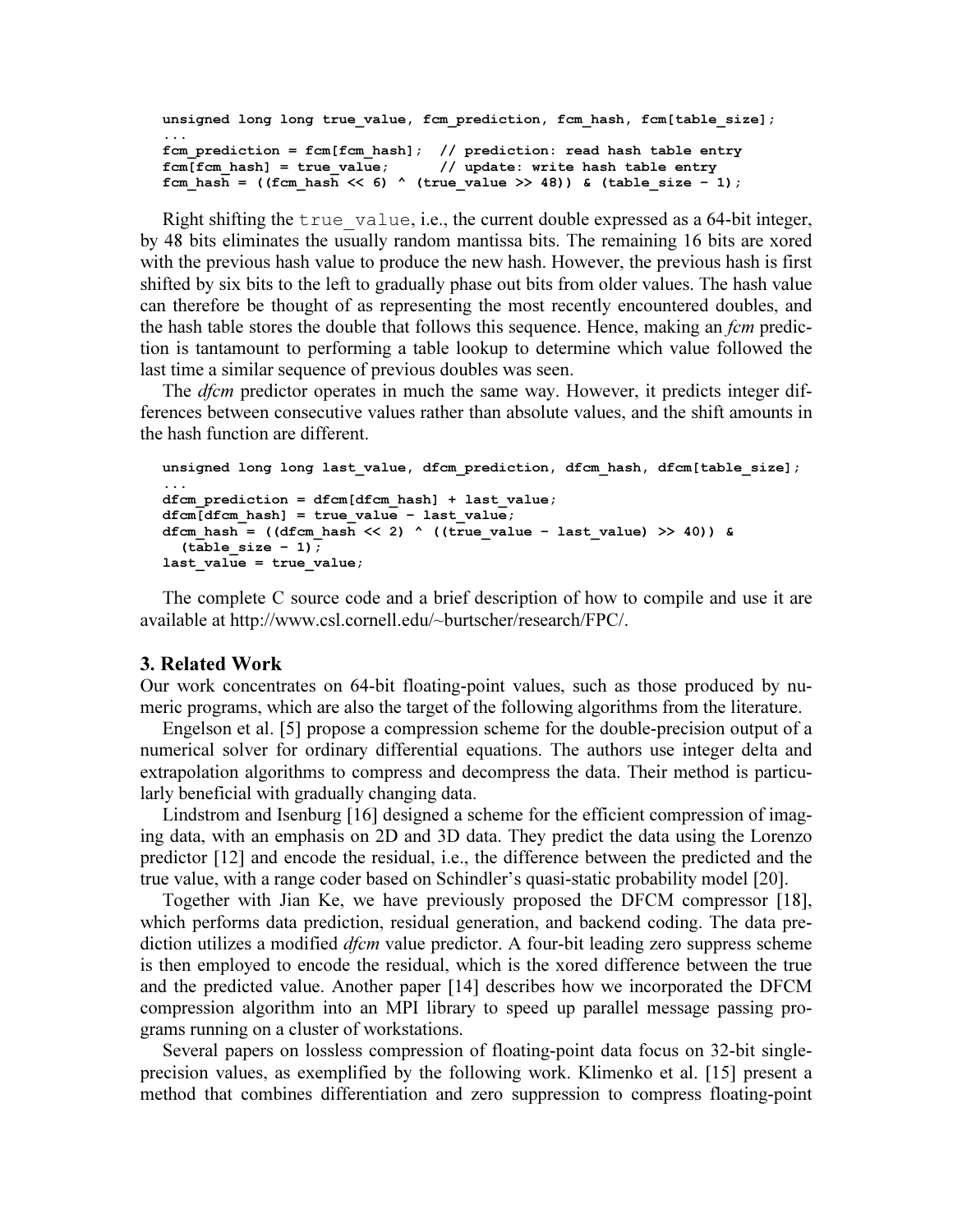data arising from experiments conducted at the Laser Interferometer Gravitation Wave Observatory. It has about the same compression ratio as GZIP but is significantly faster. Its success is tied to the nature of the LIGO data, which are time series whose values change only gradually. Ghido [7] proposes an algorithm for the lossless compression of audio data. It transforms the floating-point values into integers and generates an additional binary stream for the lossless reconstruction of the original floating-point values.

Several publications concentrate on compressing floating-point data that represent images. These studies focus on maximizing the compression ratio, as the compression and decompression speed are not so important. Usevitch [22] proposes extensions to the JPEG2000 standard that allow data to be efficiently encoded with bit-plane coding algorithms where the floating-point values are represented as "big integers". Gamito et al. [6] describe modifications needed in JPEG2000 to accommodate lossless floating-point compression, namely, adjustments in the wavelet transformation and earlier signaling of special numbers such as NaNs in the main header. Isenburg et al. [13] employ an arithmetic coder for single-precision floating-point fields that represent residual vectors between the actual and the predicted vertex positions in triangular meshes. Trott et al. [21] use an extended precision algorithm, the Haar wavelet transform, and Huffman coding to losslessly compress 3D curvilinear grids. Chen et al. [4] compress irregular grid volume data represented as a tetrahedral mesh. Their technique performs differential coding and clustering to generate separate data residuals for the mantissa and the exponent. Then, a Huffman coder and GZIP are used to encode the mantissa and exponent residuals.

## 4. Evaluation Methodology

## 4.1 System and Compiler

We compiled and evaluated FPC and the compressors listed in Section 4.4 on a 64-bit system with a 1.6GHz Itanium 2 CPU, which has a 16kB L1 data cache, a 256kB unified L2 cache, a 3MB L3 cache (on chip), and 3GB of main memory. The operating system is Red Hat Enterprise Linux AS4 and the compiler is the Intel C Itanium Compiler version 9.1. We used the "-O3 -mcpu=itanium2 -static" compiler flags for each compressor.

## 4.2 Timing Measurements

All timing measurements refer to the elapsed time reported by the shell command *time*. To make the measurements independent of the disk speed, each experiment was conducted five times in a row and the shortest running time is reported. This approach resulted in close to 100% CPU utilization because the compressors' inputs were cached in main memory. All output was written to /dev/null, that is, it was consumed but ignored.

#### 4.3 Datasets

We used thirteen datasets from various scientific domains for our evaluation. Each dataset consists of a one-dimensional binary sequence of IEEE 754 double-precision floatingpoint numbers and belongs to one of the following categories.

**Observational data:** These datasets comprise measurements from scientific instruments.

- obs error: data values specifying brightness temperature errors of a weather satellite
- $\bullet$  *obs info*: latitude and longitude of the observation points of a weather satellite
- *obs spitzer*: data from the Spitzer Space Telescope showing a slight darkening as an extrasolar planet disappears behinds its star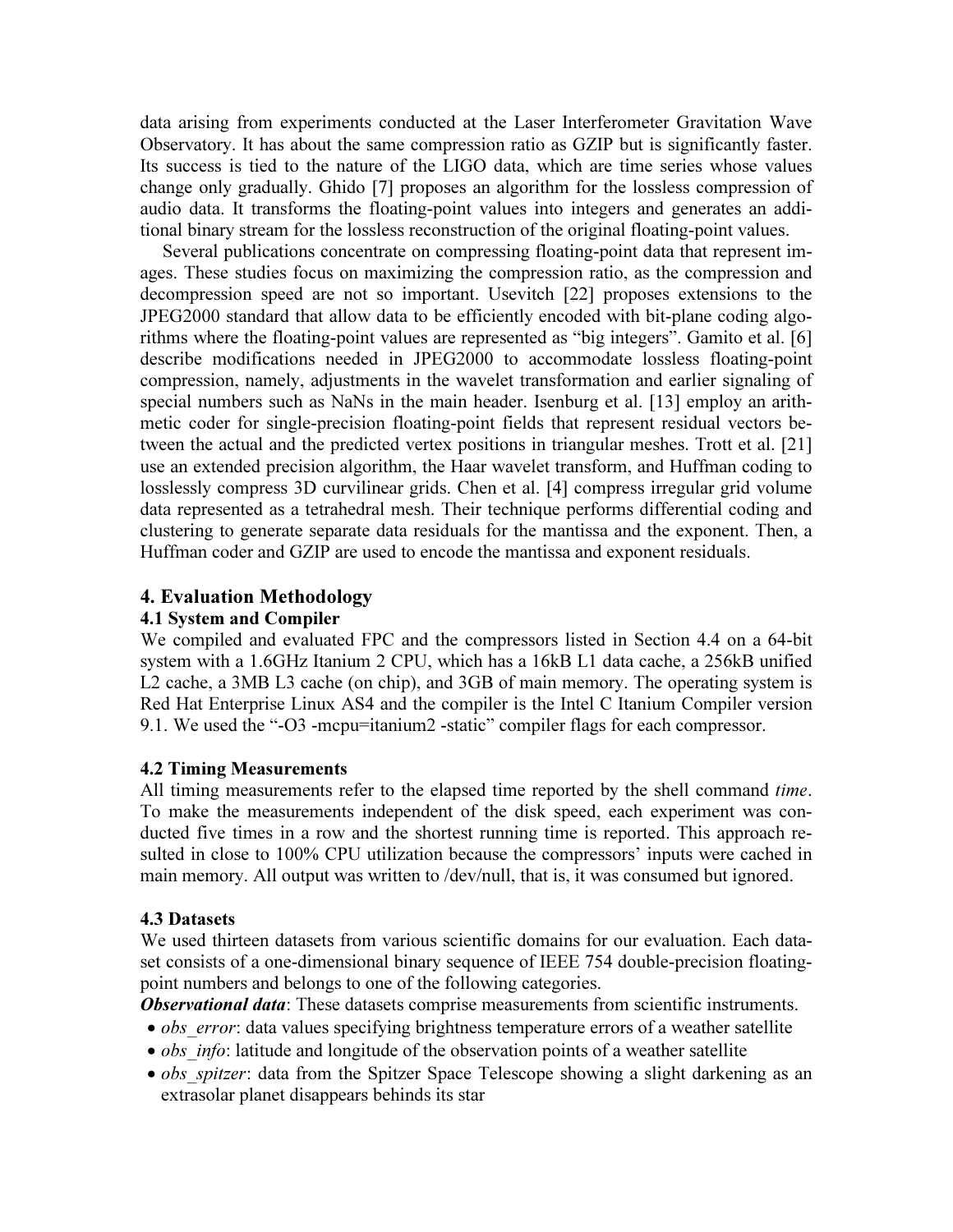• obs temp: data from a weather satellite denoting how much the observed temperature differs from the actual contiguous analysis temperature field

*Numeric simulations:* These datasets are the results of numeric simulations.

- *num* brain: simulation of the velocity field of a human brain during a head impact
- num\_comet: simulation of the comet Shoemaker-Levy 9 entering Jupiter's atmosphere
- num control: control vector output between two minimization steps in weathersatellite data assimilation

• *num* plasma: simulated plasma temperature of a wire array z-pinch experiment **Parallel messages:** These datasets capture the messages sent by a node in a parallel system running NAS Parallel Benchmark (NPB) [1] and ASCI Purple [11] applications.

- $msg$  bt: NPB computational fluid dynamics pseudo-application bt
- $msg$  lu: NPB computational fluid dynamics pseudo-application lu
- *msg\_sp*: NPB computational fluid dynamics pseudo-application sp
- *msg\_sppm*: ASCI Purple solver sppm
- msg\_sweep3d: ASCI Purple solver sweep3d

Table 1 summarizes information about each dataset. The first two data columns list the size in megabytes and in millions of double-precision values. The middle column shows the percentage of doubles in each dataset that are unique, i.e., appear exactly once. The fourth column displays the first-order entropy of the doubles in bits. The last column expresses the randomness of the datasets in percent, that is, it reflects how close the firstorder entropy is to that of a truly random dataset with the same number of doubles.

|             | size        | doubles    | unique values | 1st order      | randomness |
|-------------|-------------|------------|---------------|----------------|------------|
|             | (megabytes) | (millions) | (percent)     | entropy (bits) | (percent)  |
| msg bt      | 254.0       | 33.30      | 92.9          | 23.67          | 94.7       |
| msg lu      | 185.1       | 24.26      | 99.2          | 24.47          | 99.7       |
| msg sp      | 276.7       | 36.26      | 98.9          | 25.03          | 99.7       |
| msg sppm    | 266.1       | 34.87      | 10.2          | 11.24          | 44.9       |
| msg sweep3d | 119.9       | 15.72      | 89.8          | 23.41          | 97.9       |
| num brain   | 135.3       | 17.73      | 94.9          | 23.97          | 99.5       |
| num comet   | 102.4       | 13.42      | 88.9          | 22.04          | 93.1       |
| num control | 152.1       | 19.94      | 98.5          | 24.14          | 99.6       |
| num plasma  | 33.5        | 4.39       | 0.3           | 13.65          | 61.9       |
| obs error   | 59.3        | 7.77       | 18.0          | 17.80          | 77.8       |
| obs info    | 18.1        | 2.37       | 23.9          | 18.07          | 85.3       |
| obs_spitzer | 189.0       | 24.77      | 5.7           | 17.36          | 70.7       |
| obs temp    | 38.1        | 4.99       | 100.0         | 22.25          | 100.0      |

Table 1: Statistical information about each dataset

We observe that all datasets contain several million doubles. What is striking is that the datasets from all three categories appear to largely consist of unique values. Moreover, they are highly random from an entropy perspective, even the ones that do not contain many unique values (e.g., *num\_plasma*).

Based on these statistics, it is unlikely that a pure entropy-based compression approach would work well. Note that the higher-order entropies are also close to random because of the large percentage of unique values. Clearly, we have to use a good data model or subdivide the doubles into smaller entities (e.g., bytes), some of which may exhibit less randomness, to compress these datasets well. FPC incorporates both of these approaches.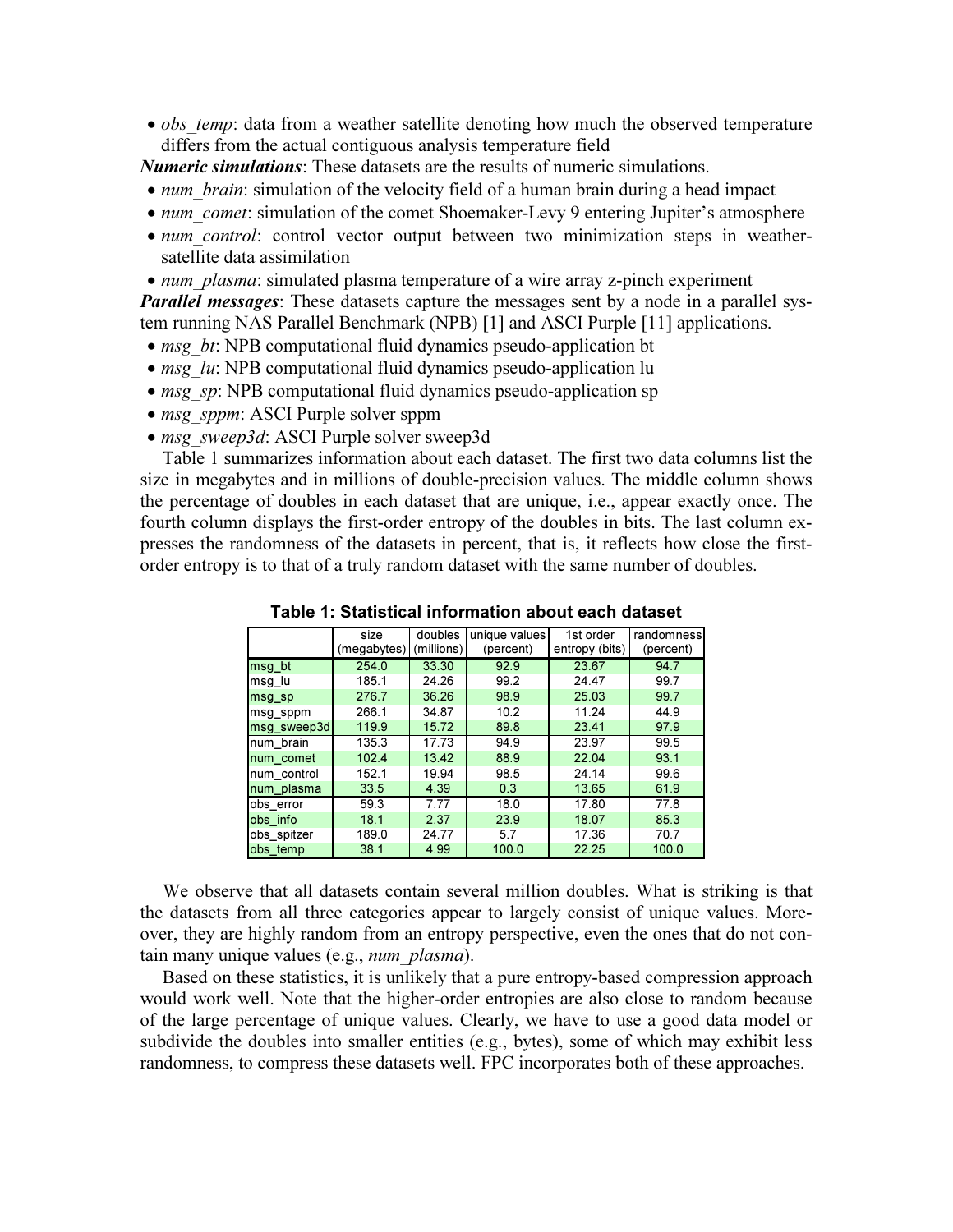#### 4.4 Other Compressors

This subsection describes the compression schemes with which we compare our approach in Section 5. GZIP and BZIP2 are lossless, general-purpose algorithms that can be used to compress any kind of data. The remaining algorithms represent our implementations of special-purpose floating-point compressors from the literature. They are all single-pass, lossless compression schemes that "know" about the format of double-precision values.

**BZIP2**: BZIP2 [9] is a general-purpose compressor that operates at byte granularity. It implements a variant of the block-sorting algorithm described by Burrows and Wheeler [2]. It applies a reversible transformation to a block of inputs, uses sorting to group bytes with similar contexts together, and then compresses them with a Huffman coder. The block size is adjustable. We evaluate all supported block sizes, i.e., one through nine.

**DFCM:** Our previously proposed DFCM scheme [18] maps each encountered floating-point value to an unsigned integer and predicts it with a modified *dfcm* predictor. This predictor computes a hash value out of the three most recently encountered differences between consecutive values in the input. Next, it performs a hash table lookup to retrieve the differences that followed the last two times the same hash was encountered, and one of the two differences is used to predict the next value. A residual is generated by xoring the predicted value with the true value. This residual is encoded using a four-bit leading zero bit count. We evaluate predictor sizes between 16 bytes and 512MB. Note that DFCM and FPC utilize quite different *dfcm* predictor implementations.

FSD: The FSD compressor implements the fixed step delta-algorithm proposed by Engelson et al. [5]. As it reads in a stream of doubles, it iteratively generates difference sequences from the original sequence. The order determines the number of iterations. A zero suppress algorithm is then used to encode the final difference sequence, where each value is expected to have many leading zeroes. Generally, gradually changing data tend to benefit from higher difference orders whereas rapidly changing data compress better with lower orders. We evaluate orders one through seven (higher orders perform worse).

**GZIP**: GZIP [10] is a general-purpose compression utility that operates at byte granularity and implements a variant of the LZ77 algorithm [23]. It looks for repeating sequences of bytes (strings) within a 32kB sliding window. The length of the string is limited to 256 bytes, which corresponds to the lookahead buffer size. GZIP uses two Huffman trees, one to compress the distances in the sliding window and another to compress the lengths of the strings as well as the individual bytes that were not part of any matched sequence. The algorithm finds duplicated strings using a chained hash table. A commandline argument determines the maximum length of the hash chains and whether lazy evaluation should be used. We evaluate all supported levels, i.e., one through nine.

**PLMI:** The PLMI scheme proposed by Lindstrom and Isenberg [16] uses a Lorenzo predictor in the front-end to predict 2D and 3D geometry data for rendering. Since our datasets are 1D, we cannot evaluate PLMI in its intended mode. In fact, for general linear data, the Lorenzo predictor reverts to a delta predictor, which processes data similarly to the first-order FSD algorithm. Hence, we included the modified *dfcm* predictor (see above) in our implementation of PLMI, which compresses linear data better. The predicted and true floating-point values are mapped to an unsigned integer from which a residual is computed by a difference process. The final step involves encoding the residual with range coding based on Schindler's quasi-static probability model. We evaluate predictor sizes between 16 bytes and 512MB.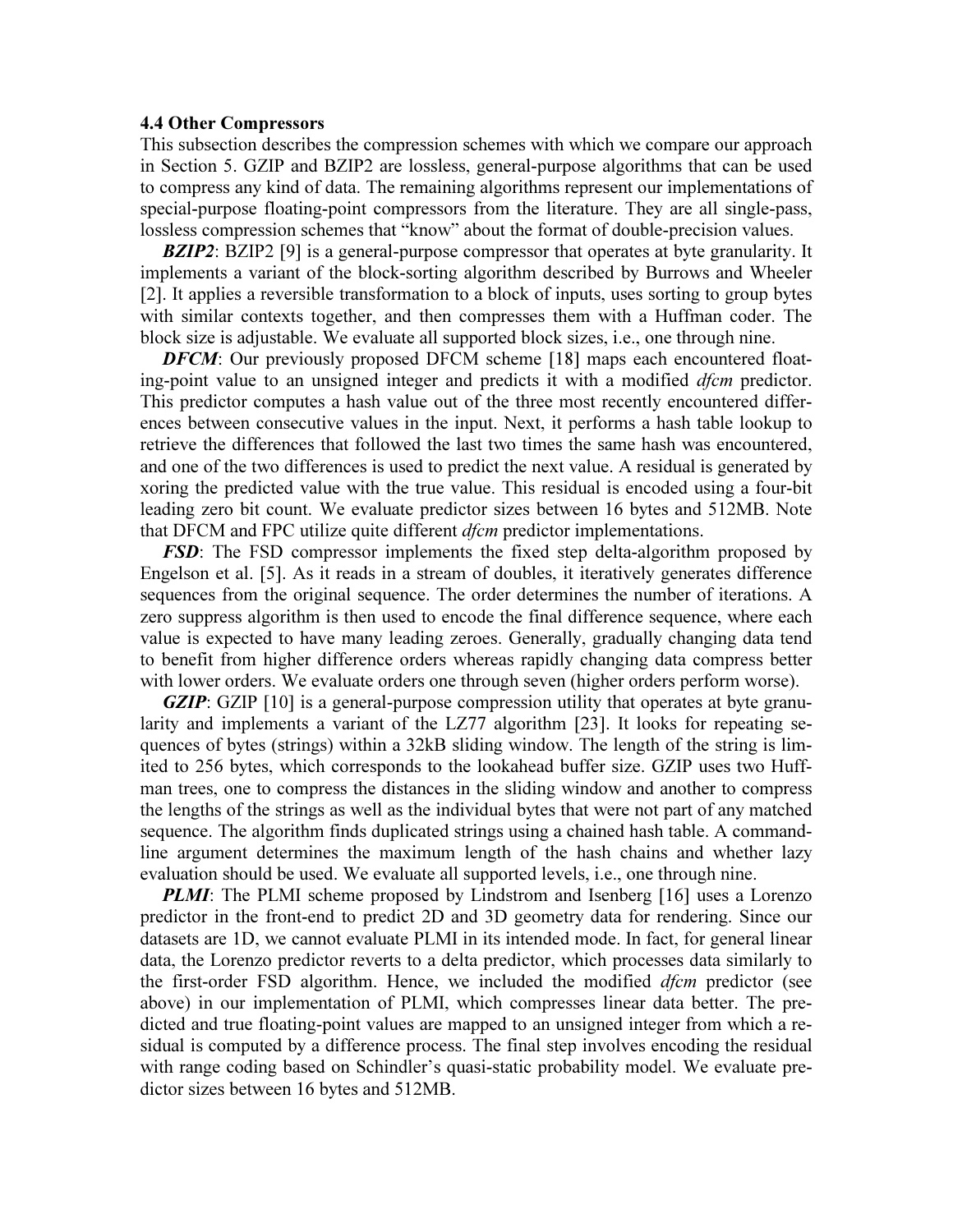## 5. Results

## 5.1 Compression Ratio

This subsection investigates the highest compression ratio that the six algorithms achieve on each dataset. Note that we individually optimized the size (DFCM, FPC, PLMI), level (BZIP2, GZIP), or order (FSD) for each algorithm and dataset to obtain the results shown in Table 2. The numbers in bold print reflect the best compression ratio for each dataset.

|             | BZIP <sub>2</sub> | <b>DFCM</b> | <b>FPC</b> | <b>FSD</b> | GZIP | <b>PLMI</b> |
|-------------|-------------------|-------------|------------|------------|------|-------------|
| msg_bt      | 1.10              | 1.36        | 1.29       | 1.07       | 1.13 | 1.24        |
| msg lu      | 1.02              | 1.24        | 1.17       | 1.00       | 1.06 | 1.19        |
| msg sp      | 1.08              | 1.25        | 1.26       | 0.99       | 1.11 | 1.19        |
| msg sppm    | 6.93              | 4.23        | 5.30       | 2.35       | 7.43 | 5.02        |
| msg sweep3d | 1.29              | 1.56        | 3.09       | 1.21       | 1.09 | 1.21        |
| num brain   | 1.04              | 1.23        | 1.16       | 1.10       | 1.06 | 1.12        |
| num comet   | 1.17              | 1.17        | 1.16       | 1.11       | 1.16 | 1.18        |
| num control | 1.03              | 1.07        | 1.05       | 0.99       | 1.06 | 1.06        |
| num plasma  | 5.79              | 1.30        | 15.05      | 1.00       | 1.61 | 1.26        |
| obs error   | 1.34              | 1.52        | 3.60       | 1.16       | 1.45 | 1.26        |
| obs info    | 1.22              | 1.23        | 2.27       | 1.00       | 1.15 | 1.16        |
| obs spitzer | 1.75              | 1.00        | 1.03       | 0.96       | 1.23 | 1.08        |
| obs temp    | 1.02              | 1.01        | 1.02       | 0.97       | 1.04 | 1.04        |
| geo mean    | 1.52              | 1.36        | 1.95       | 1.11       | 1.35 | 1.30        |

Table 2: Highest compression ratio of the six algorithms on each dataset

FPC achieves the highest geometric-mean compression ratio because on four datasets it exceeds the performance of the other five algorithms by a large margin. The other algorithms substantially outperform FPC on two datasets, *msg\_sppm* and *obs\_spitzer*.

DFCM is sometimes superior to FPC because it employs a more sophisticated predictor, which stores two difference values in each table entry (instead of just a single value as FPC's predictors do) and uses a more elaborate hash function. However, FPC outperforms DFCM on the majority of our datasets because FPC contains a second predictor that often complements the first predictor well (e.g., on *num\_plasma*).

No algorithm performs best on all datasets. In fact, no algorithm is best on more than five of the thirteen datasets. There is also no best algorithm within the three dataset categories. Even GZIP and BZIP2, the general-purpose compressors that have no knowledge of the format of double-precision floating-point values, provide the highest compression ratio on some of the datasets. Only FSD is outperformed on all of our datasets.

None of our datasets are highly compressible with any of the algorithms we studied. Only *msg sppm* can be compressed by at least a factor of two with all six algorithms. Two datasets, *num* control and obs temp, cannot even be compressed by ten percent. These results are consistent with the randomness information presented in Table 1, based on which we would expect *msg\_sppm* to be the most and *obs\_temp* the least compressible dataset. The highest overall compression ratio of 15.05 is obtained on *num plasma*, which exhibits the second lowest randomness and the lowest percentage of unique values.

On some datasets, most notably *msg\_sweep3d, num\_plasma, obs\_error*, and *obs\_info,* and to a lesser extent *obs spitzer*, one algorithm performs much better than the others. With the exception of *msg\_sweep3d*, these datasets all have relatively few unique values and low randomness. The five datasets with above 99% randomness cannot be compressed by more than 26% by any of the algorithms we investigated.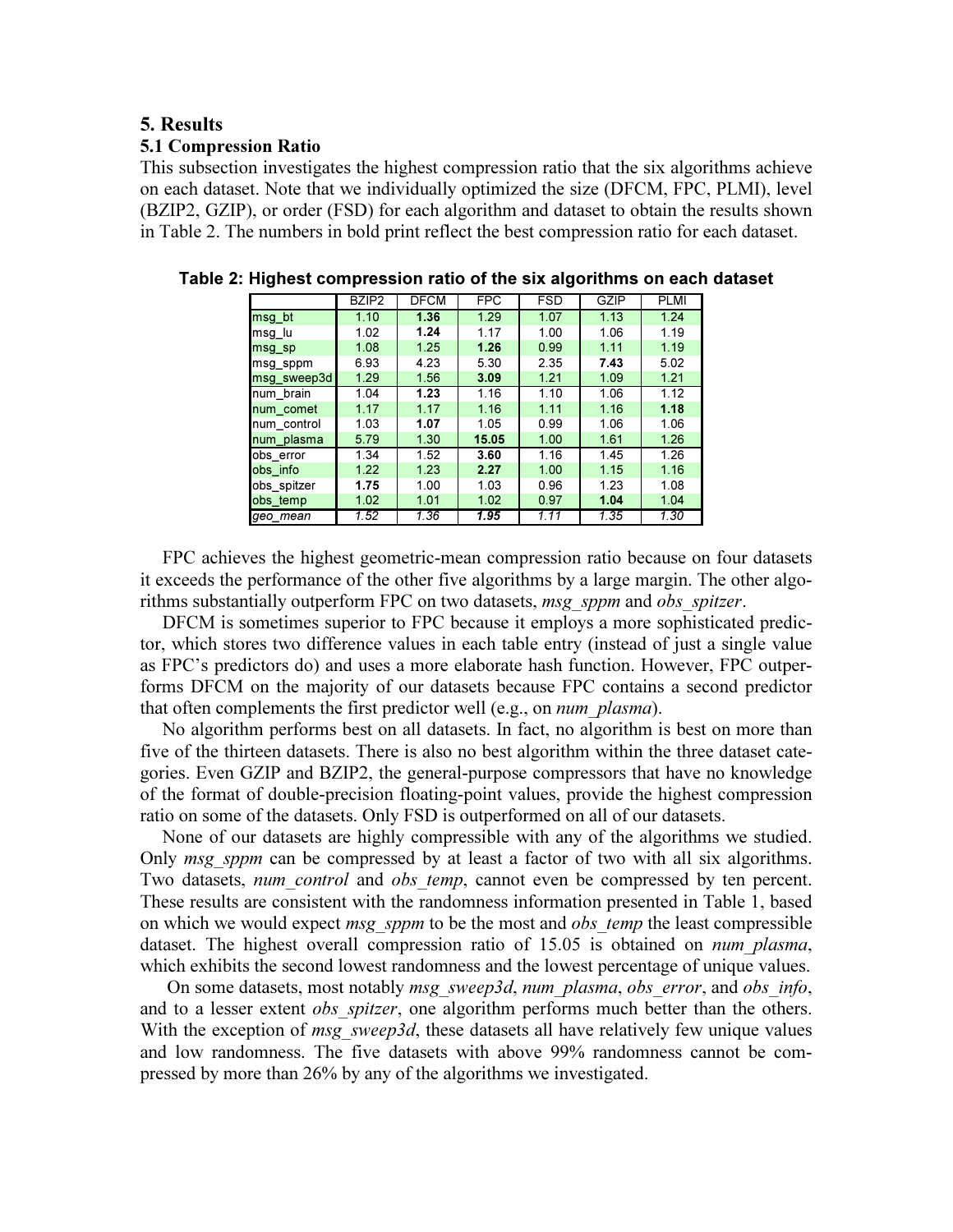## 5.2 Throughput

This subsection examines the compression and decompression throughput of the six algorithms (i.e., the raw dataset size divided by the runtime). Figure 2 plots the throughput in gigabits per second versus the geometric-mean compression ratio. For DFCM, FPC, and PLMI, the table size doubles for each data point from sixteen bytes (leftmost) to 512MB (rightmost). For BZIP2 and GZIP, the data points correspond to levels one (leftmost) through nine (rightmost). For FSD, the figure shows results for order one (rightmost) through order seven (leftmost). All other parameters are fixed.



Figure 2: Average compression (left) and decompression (right) throughput versus the geometric-mean compression ratio over the thirteen datasets

For a given compression ratio, FPC compresses our datasets 8 to 300 times faster and decompresses them 9 to 100 times faster than the other algorithms. DFCM has the second highest throughput though GZIP's decompression throughput is similar. FSD is third, but it delivers the lowest compression ratios on our datasets. PLMI compresses the datasets faster than GZIP but decompresses them more slowly. BZIP2 is the slowest algorithm but reaches the second highest compression ratio. All algorithms except our implementation of PLMI decompress faster than they compress. FPC compresses at up to 5.43Gb/s and decompresses at up to 6.73Gb/s.

#### 5.3 Memory Usage

This subsection studies the memory footprint, as reported by the UNIX command ps, of the six algorithms. Figure 3 shows the total memory consumption in megabytes relative to the geometric-mean compression ratio. For GZIP and BZIP2, which allocate a different amount of memory for compression and decompression, Figure 3 plots the larger amount. The individual datapoints again correspond to different sizes, levels, or orders.

Except for FPC, all algorithms essentially reach their highest geometric-mean compression ratio with less than ten megabytes. FSD and GZIP have a constant memory footprint. PLMI and DFCM's modified *dfcm* predictor does not benefit from more than six megabytes of memory. At the low end, FPC's memory usage is determined by its code and stack size as well as the input and output buffers. But for larger sizes, the two hash tables dominate, as can be seen from the exponentially growing curve. The same is true for DFCM and PLMI. However, unlike the modified *dfcm* predictor, FPC's two predictors can turn additional memory (up to ten megabytes) into higher compression ratios.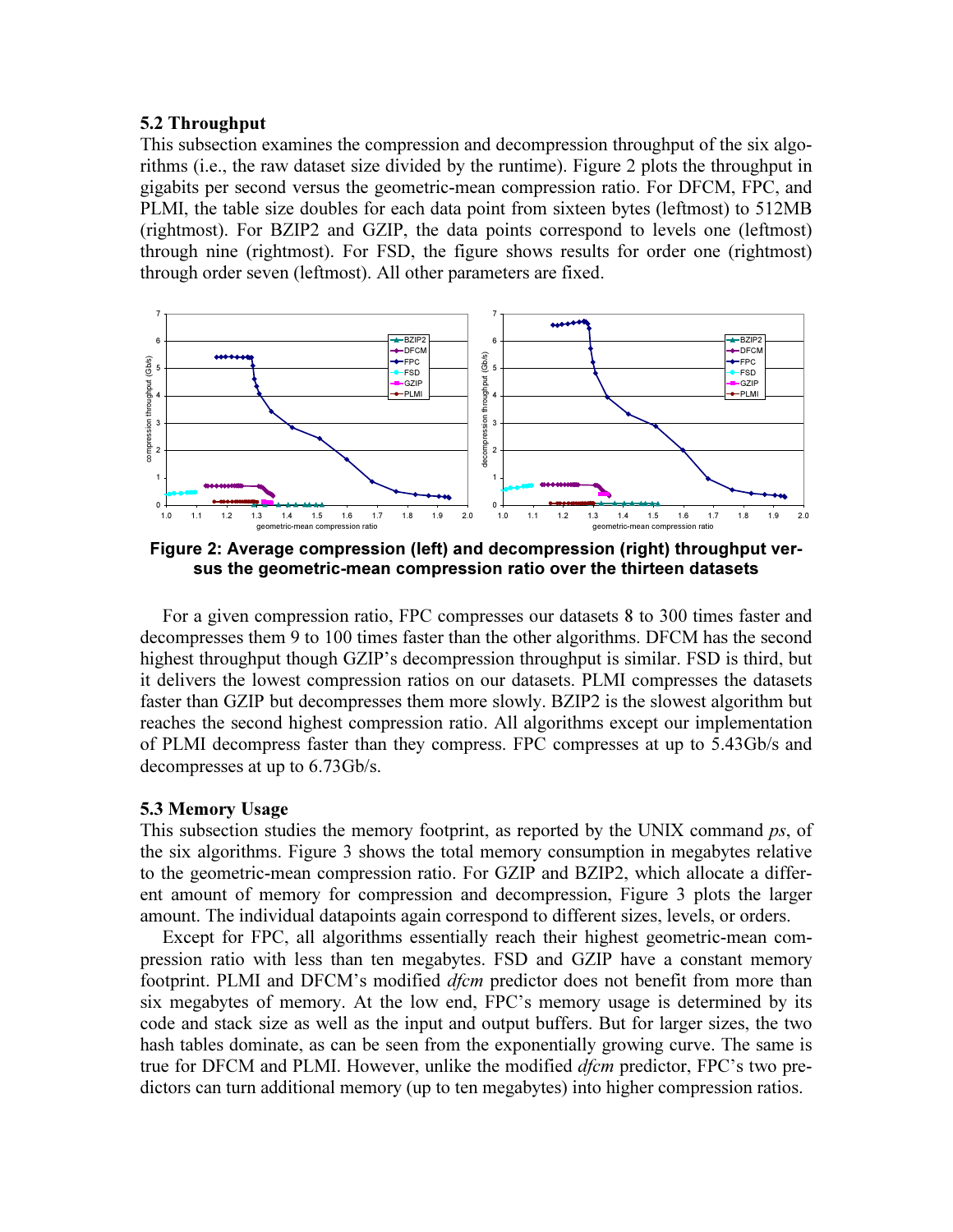

Figure 3: Memory usage versus compression ratio of the six algorithms

## 6. Summary

This paper describes the lossless FPC compression algorithm for double-precision floating-point data. FPC uses two context based value predictors to predict the next value. The prediction and the true value are xored and the result is leading zero byte compressed. This algorithm was chosen because it is effective and can be implemented efficiently. Varying the predictors' table sizes allows to trade off throughput for compression ratio.

FPC delivers the highest geometric-mean compression ratio and the highest throughput on our thirteen hard-to-compress scientific datasets. It achieves individual compression ratios between 1.02 and 15.05. With tables that fit into the L1 data cache, it delivers a sustained throughput of roughly 100 million doubles per second on a 1.6GHz Itanium 2. This corresponds to only two machine cycles to process a byte of data. The source code is available at http://www.csl.cornell.edu/~burtscher/research/FPC/.

The current version of FPC does not compress multidimensional datasets, 32-bit floating-point values, and easy-to-compress data particularly well. Hence, in future work, we intend to generalize FPC by including an optional second compression stage, providing support for multiple dimensions, and designing a version that is optimized for singleprecision data.

## 7. Acknowledgements

This material is based upon work supported by the Department of Energy under Award Number DE-FG02-06ER25722. Intel Corporation donated the Itanium 2 server. The views and opinions expressed herein do not necessarily state or reflect those of the DOE or Intel. Prof. Joseph Harrington of the Department of Physics at the University of Central Florida provided the datasets obs spitzer and num comet. Prof. David Hammer and Ms. Jiyeon Shin of the Laboratory of Plasma Studies at Cornell University provided num plasma. Mr. Sami Saarinen of the European Centre for Medium-Range Weather Forecasts provided *obs temp, obs error, obs info, and num control. num brain* was generated using a modified version of EULAG [3], [17], a fluid code developed at the National Center for Atmospheric Research in Boulder, Colorado. Mr. Jian Ke ran the NPB and ASCI Purple benchmarks with 64 processes to capture the message datasets.